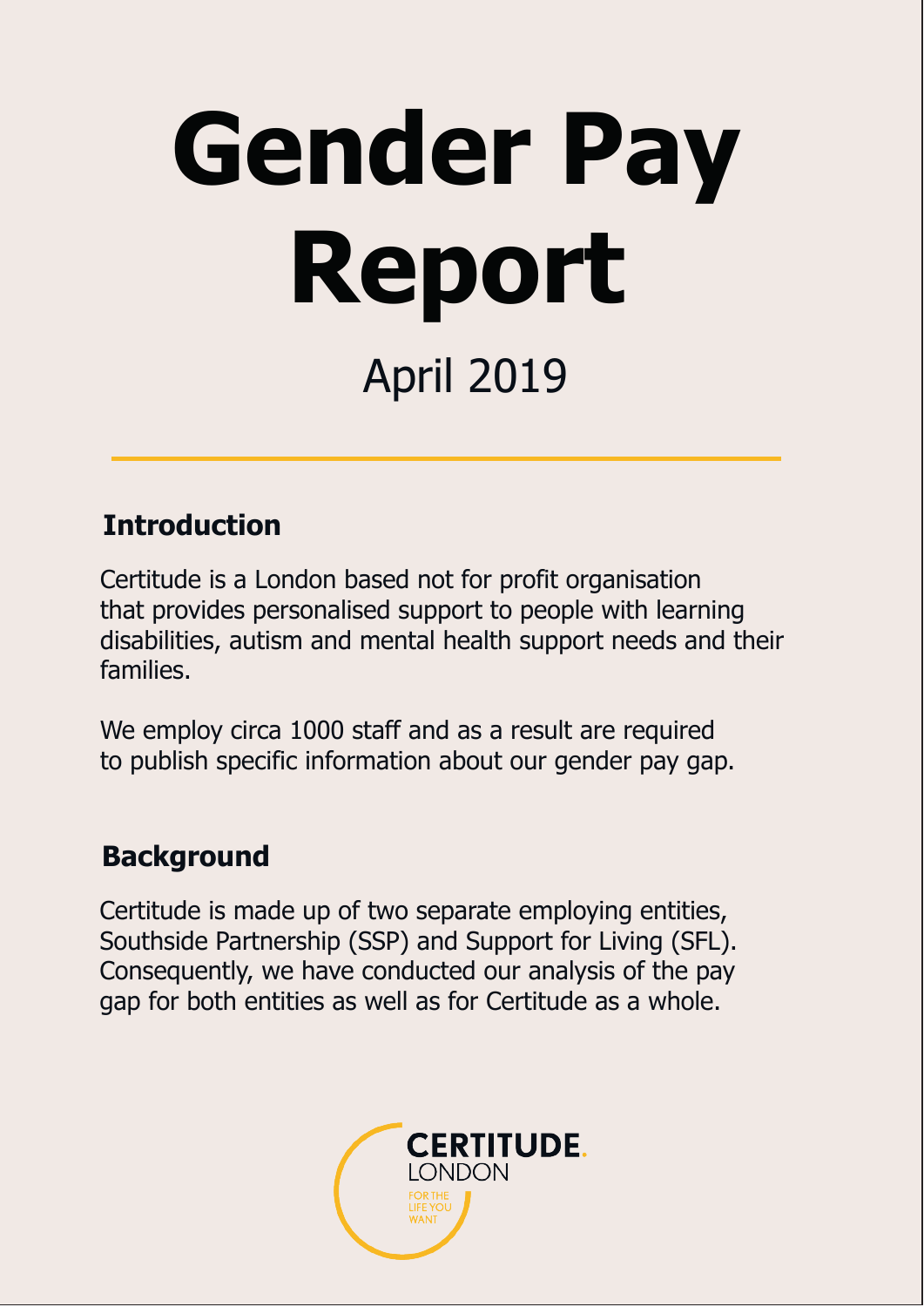# **Summary**

Certitude has conducted a review of its gender pay gap statistics as at 5th April 2018.

The information has been considered by the Board and Leadership Team and we are pleased to report a low pay gap across the organisation, which reflects our commitment to diversity and equality across the organisation. Our overall gender split in the workforce is 72% female; 28% male.

We are reassured that our results reflect this split across the quartiles.

We are pleased that our results have remained consistent with last year, maintaining our low level of pay gap, as outlined below. We are proud of the diversity of our organisation, including our gender diversity. Whilst our workforce has a greater proportion of men than is generally reported for the Health and Social care sector as a whole, we continue to ensure our recruitment strategy recognises the importance of attracting men into the organisation across all roles.

We strive to make the lives of the people we support better by delivering high quality support by a workforce that is engaged, reflective of those we support and who feel valued and rewarded by their employer and the work that we do.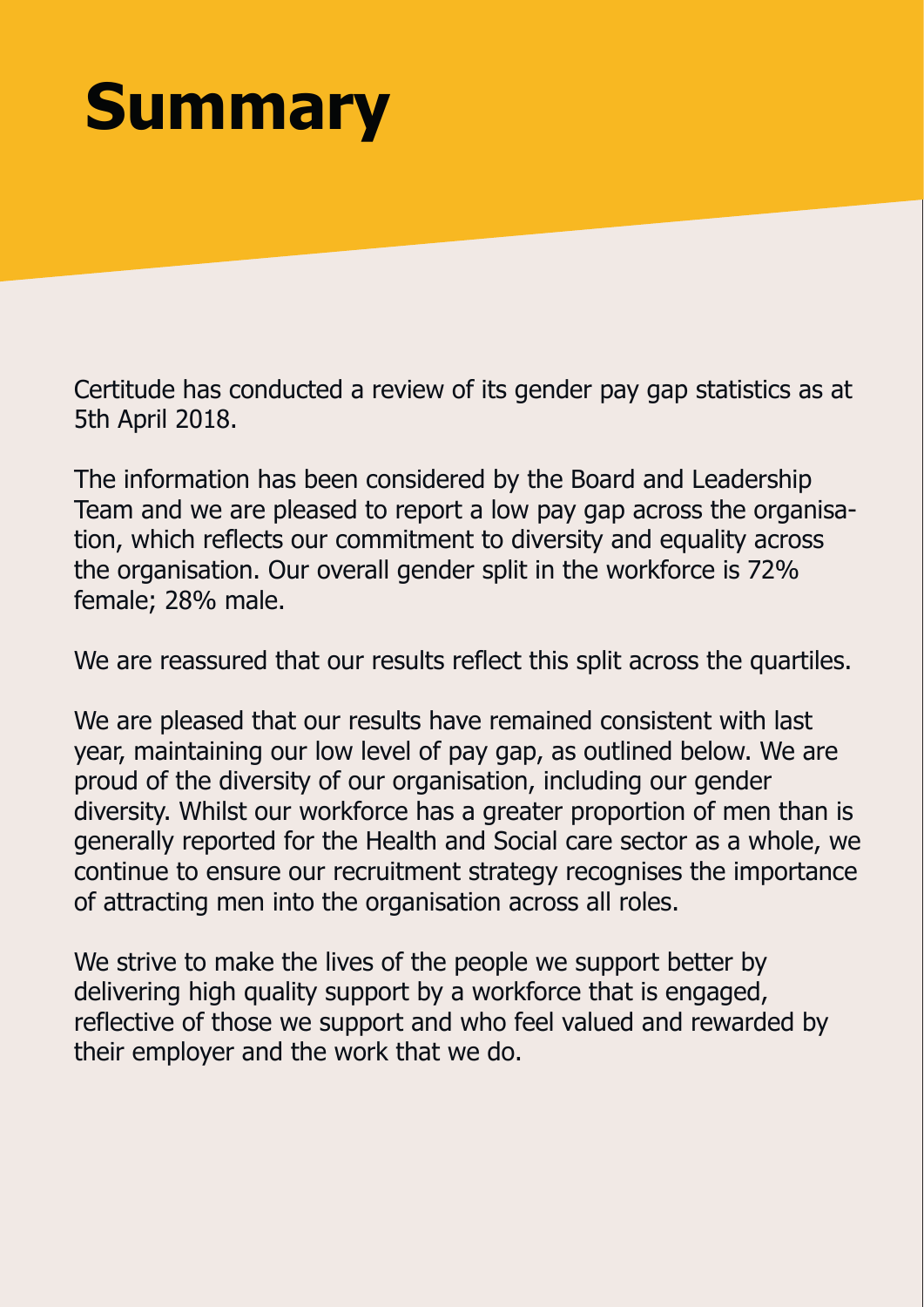### **Gender Pay Gap Statistics Certitude**

#### Pay and Bonus Gap

|                         | Difference between men and women |        |
|-------------------------|----------------------------------|--------|
|                         | Mean                             | Median |
| Difference in pay       | 3.86%                            | $0\%$  |
| Difference in bonus pay | N/A                              | N/A    |



**Middle** 

**Middle**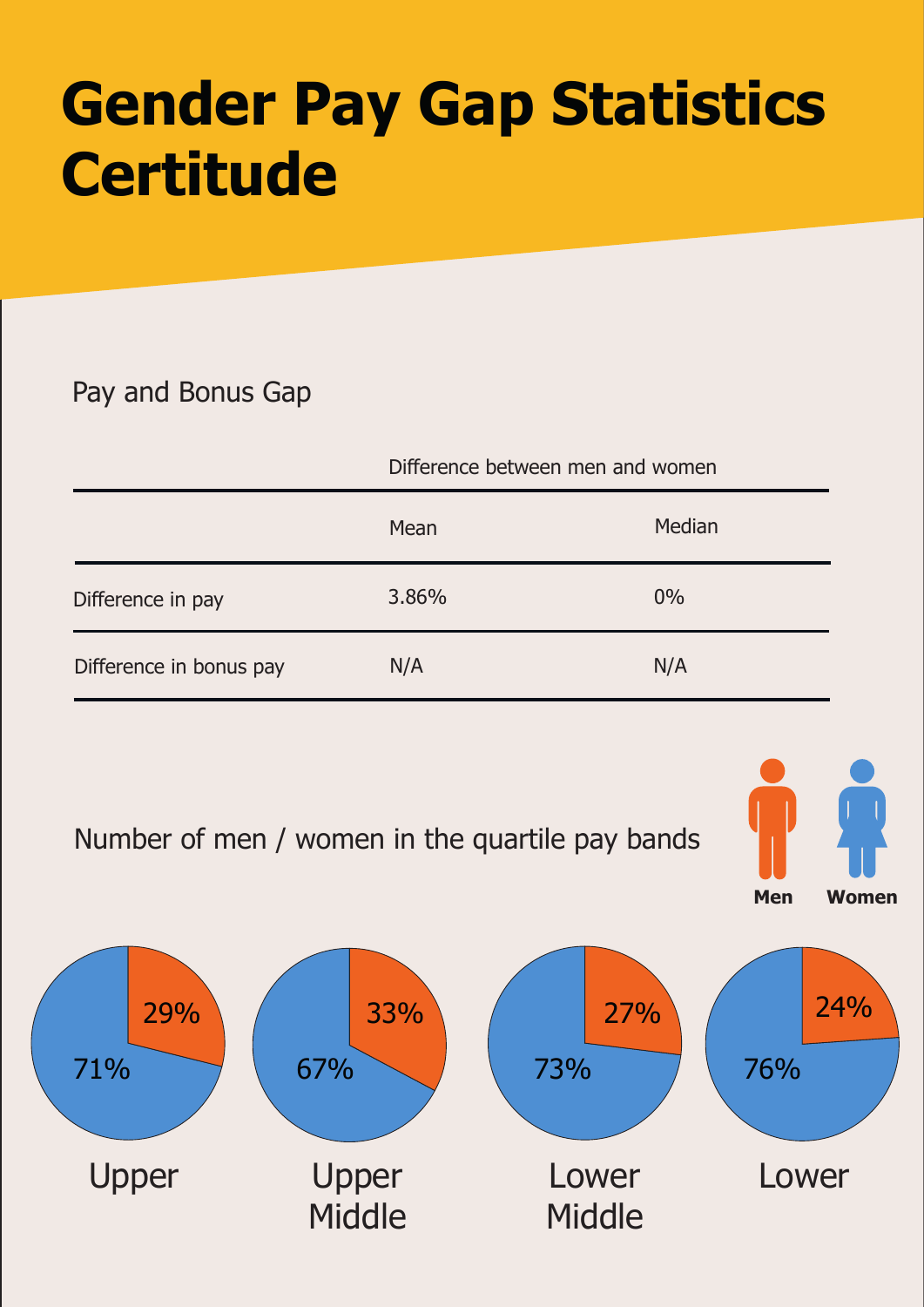# **Gender Pay Gap Statistics Support for Living**

#### Pay and Bonus Gap

|                         | Difference between men and women |            |
|-------------------------|----------------------------------|------------|
|                         | Mean                             | Median     |
| Difference in pay       | 1.98%                            | $-2.17\%*$ |
| Difference in bonus pay | N/A                              | N/A        |

\*NB. Indicates the median pay gap for women is higher than men i.e. women's pay is higher than that of men.